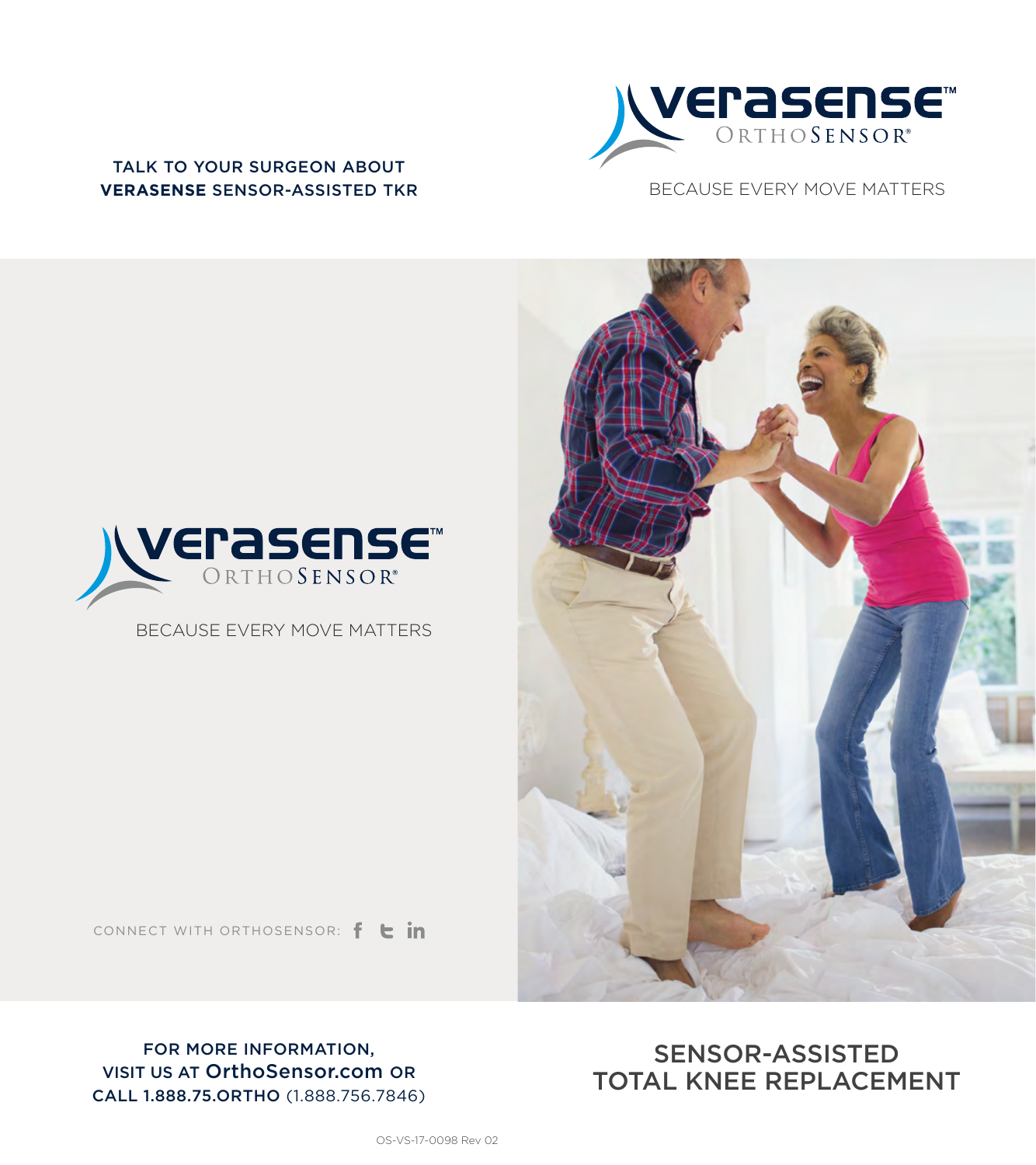

# ARTHRITIS SHOULDN'T KEEP YOU FROM DOING WHAT YOU LOVE

Do you suffer from chronic knee pain (as a result of arthritis or injury) that limits your normal activities, and nonsurgical treatments are no longer helpful? If so, you may benefit from knee replacement surgery.

Whether you have just begun exploring treatment options or have already decided with your orthopedic surgeon to have total knee replacement (TKR) surgery, this educational resource can help you understand more about your surgery.

**THE CAUSE** The most common cause of chronic knee pain and disability is arthritis, a degenerative joint disease characterized by the loss of joint cartilage. Cartilage is a protein substance that serves as a cushion between the bones of a joint. When knee cartilage becomes damaged, many people experience the following symptoms and limitations:

- Severe knee pain or stiffness that limits everyday activities (including walking, climbing stairs, and getting in and out of chairs and vehicles)
- Moderate or severe knee pain while resting, either day or night
- Chronic knee inflammation and swelling that does not improve with rest, medications or physical therapy
- Knee deformity a bowing in or out of your knee<sup>1</sup>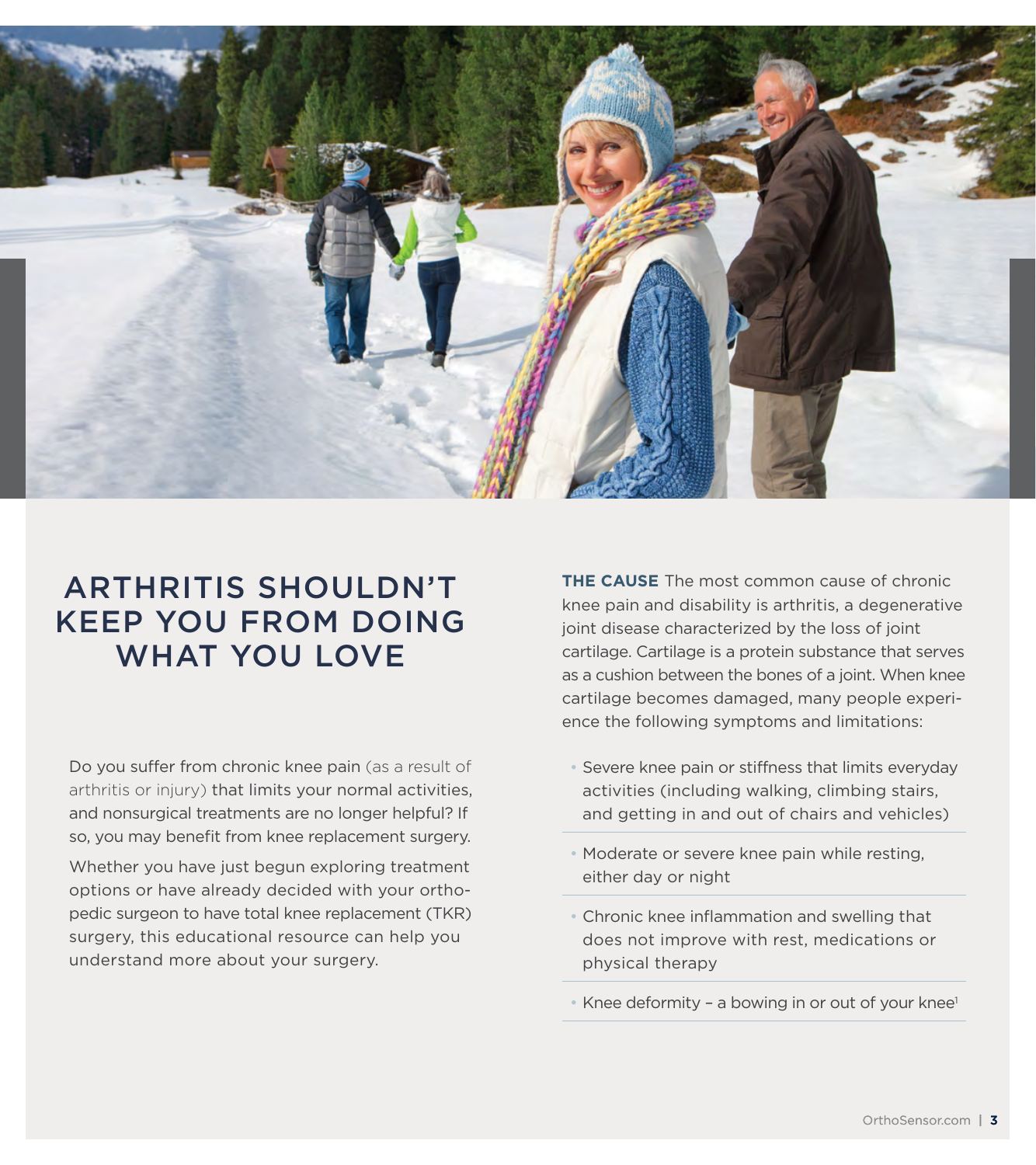# TOTAL KNEE REPLACEMENT **SURGERY**

**ABOUT** Total knee replacement surgery has evolved significantly since first performed in 1968. Improvements in materials, techniques, and instrumentation have greatly increased its effectiveness. The National Institutes of Health states that knee replacement surgery has shown to be a safe and cost-effective treatment for alleviating pain and restoring function for patients who have not responded to non-surgical therapies.2 It is also one of the most common elective procedures in the U.S.

### **CHALLENGES WITH TOTAL KNEE REPLACEMENT**

While total knee replacement complication rate is low, knee instability remains the most common cause for patient dissatisfaction. When this occurs, your surgeon may suggest a revision. Approximately 12-13% of total knee replacement require revisions.<sup>4-6, 8</sup>

In fact, 40% of premature revision procedures can be due to incorrect implant positioning and/or soft tissue imbalance <sup>5-9</sup>

> STUDIES SHOW **1 IN 5** PATIENTS IS DISSATISFIED AFTER A TKR 3,10

**TOTAL KNEE REPLACEMENT STEPS** A knee replacement might be more accurately termed a knee "resurfacing" because only the surfaces of the bones are actually replaced. There are four basic steps to a knee replacement procedure.<sup>11</sup>

**BONE PREPARATION:** Damaged cartilage surfaces and a small amount of underlying bone are removed at the ends of the femur and tibia. 1

**POSITION THE METAL IMPLANTS:** The removed cartilage and bone is replaced with metal implants that recreate the surface of the joint. These may be cemented or "pressfit" onto the bone. 2

**RESURFACE THE PATELLA:** The undersurface of the patella (kneecap) is cut and resurfaced with a plastic button. Some surgeons choose not to resurface the patella. 3

**INSERT A SPACER:** A medical-grade plastic spacer is inserted between the metal components to create a smooth gliding surface. 4

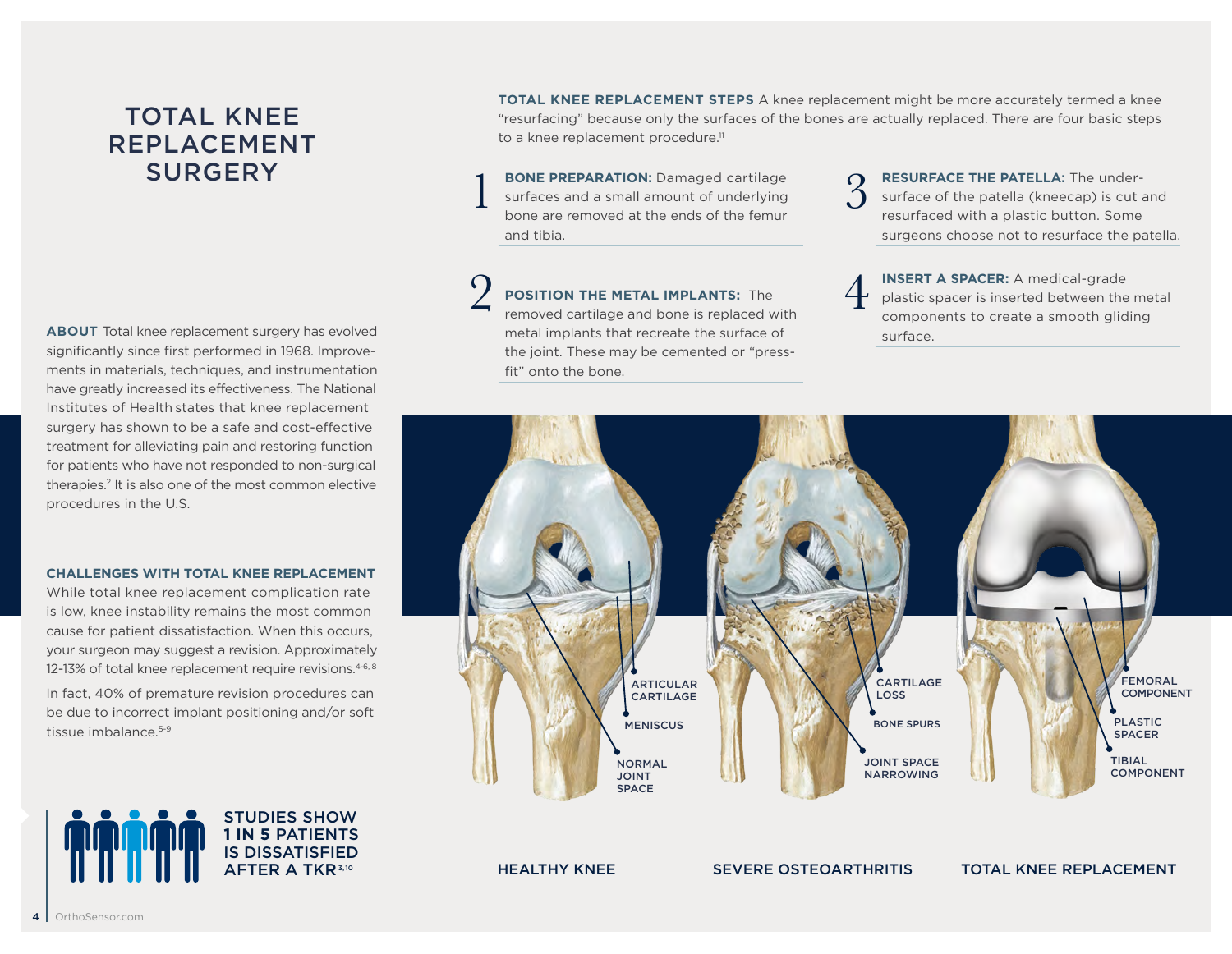OVER 50 MILLION AMERICANS SUFFER FROM **ARTHRITIS<sup>12</sup>** 

650.0 KNEE REPLACEMENTS WERE PERFORMED IN 2010 IT IS PREDICTED THAT

BY 2030, 3.5 MILLION **KNEE REPLACEMENTS BE PERFORMED<sup>14</sup>** 

**The fastest growing demographic is 45-64 years of age** 



BECAUSE EVERY MOVE MATTERS



### VERASENSE DISPOSABLE SENSOR-ASSISTED TECHNOLOGY

**WHAT IS VERASENSE?** VERASENSE is a wireless sensor-assisted technology used in total knee replacements. The disposable sensor transmits data about your knee during surgery, which enables your surgeon to customize implant positioning and improve soft tissue balance.<sup>16-17</sup>

With VERASENSE, your surgeon can now make data-driven decisions, enhancing your recovery and overall satisfaction.10, 16-18

### **HOW DOES VERASENSE HELP ADDRESS TODAY'S TOTAL KNEE REPLACEMENT CHALLENGES?**

VERASENSE elevates knee replacement surgery to a new level of precision. The sensor is used to assist your surgeon in improving soft tissue balance and implant positioning during your total knee replacement. Soft tissue balance is critical to avoiding pain, instability and stiffness post-operatively that can lead to premature implant failures and revision surgery.<sup>16-17</sup>

**HOW DOES VERASENSE WORK?** Think about when you take your car in for new tires. The mechanic will use computers to ensure your tires are properly balanced for improved long-term performance. Similarly, surgeons use VERASENSE during your knee surgery to help them better balance your knee with the goal of achieving both long-term stability and improved range of motion.

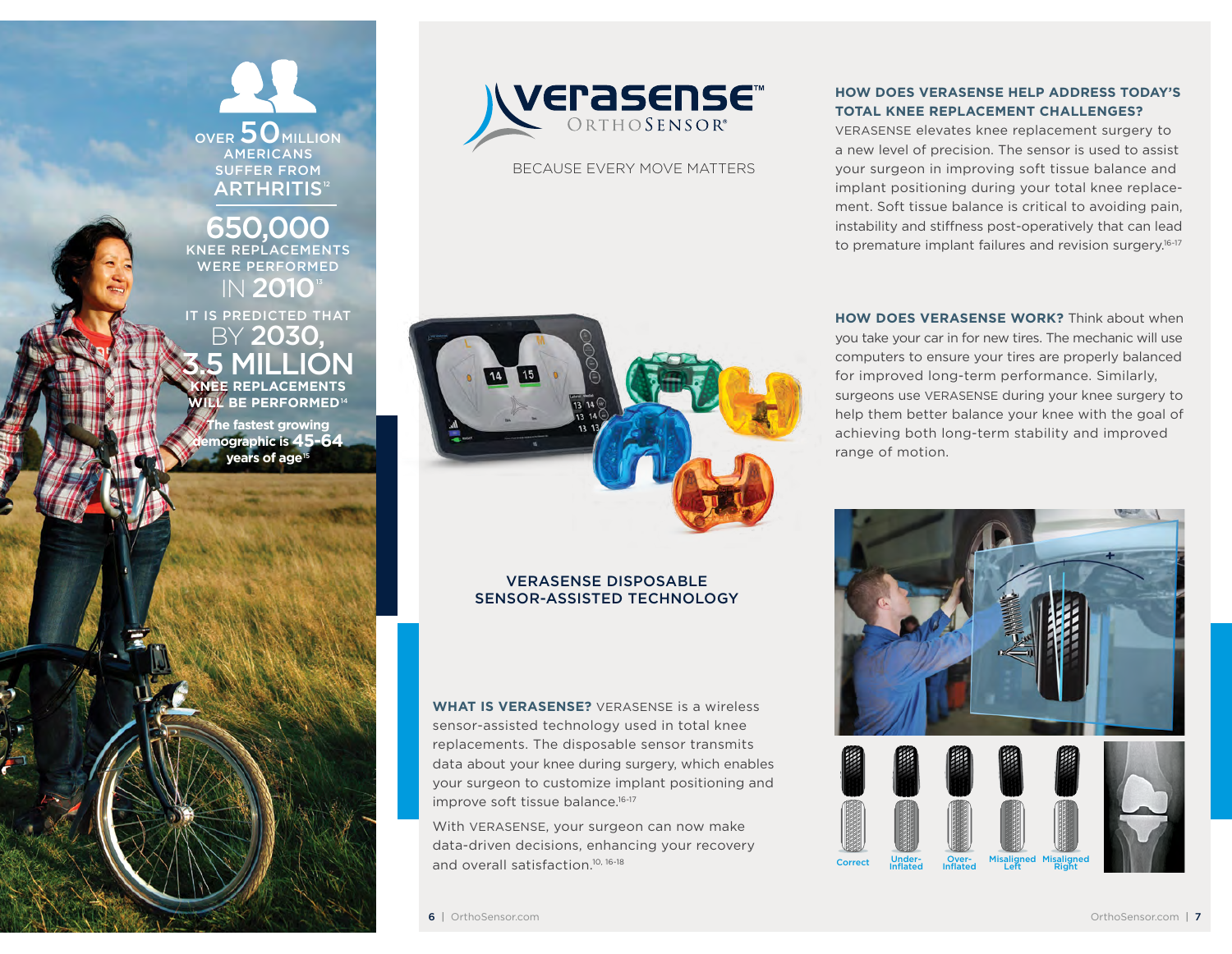#### **AM I A CANDIDATE FOR A VERASENSE TKR?**

VERASENSE can be used in primary and revision TKR procedures. Speak with your surgeon to discuss whether or not VERASENSE is right for you.

**WHAT IS THE LIFESPAN OF A TOTAL KNEE REPLACEMENT USING VERASENSE?** VERASENSE is

not an implant. It is a disposable sensor that is used one time during a total knee replacement procedure. Total knee replacements have a life expectancy that depends on several factors including, but not limited to: a patient's weight, activity level, quality of bone and compliance with physician's orders.<sup>20-21</sup>

Proper implant position and balance of the soft tissues during surgery are very important factors that can affect the life expectancy of a total knee replacement.<sup>6-8</sup> VERASENSE data, transmitted wirelessly by the sensor, gives surgeons the information on your soft tissue and best implant position – two key factors for a successful knee replacement.6-8, 16 This allows for better patient outcomes and the potential for a longer lifespan of your knee implant.10, 16-18

**HOW CAN VERASENSE BENEFIT ME?** When your surgeon uses VERASENSE during your total knee replacement procedure you may experience:

Less pain

Quicker return to normal activities

Improved function of your knee

Improved satisfaction<sup>10, 16-18</sup>

#### **IS VERASENSE USEFUL FOR REVISION TKR**

**PROCEDURES?** Revision knee replacement can be necessary for various reasons. Sometimes, improper soft tissue balance of a patient's original TKR procedure – resulting in persistent pain, instability and stiffness – may be the cause.<sup>5-9</sup> In these cases, where the TKR "looks" good, but feels bad," your surgeon may be able to use VERASENSE to correct this imbalance and potentially replace fewer metal components than planned.19